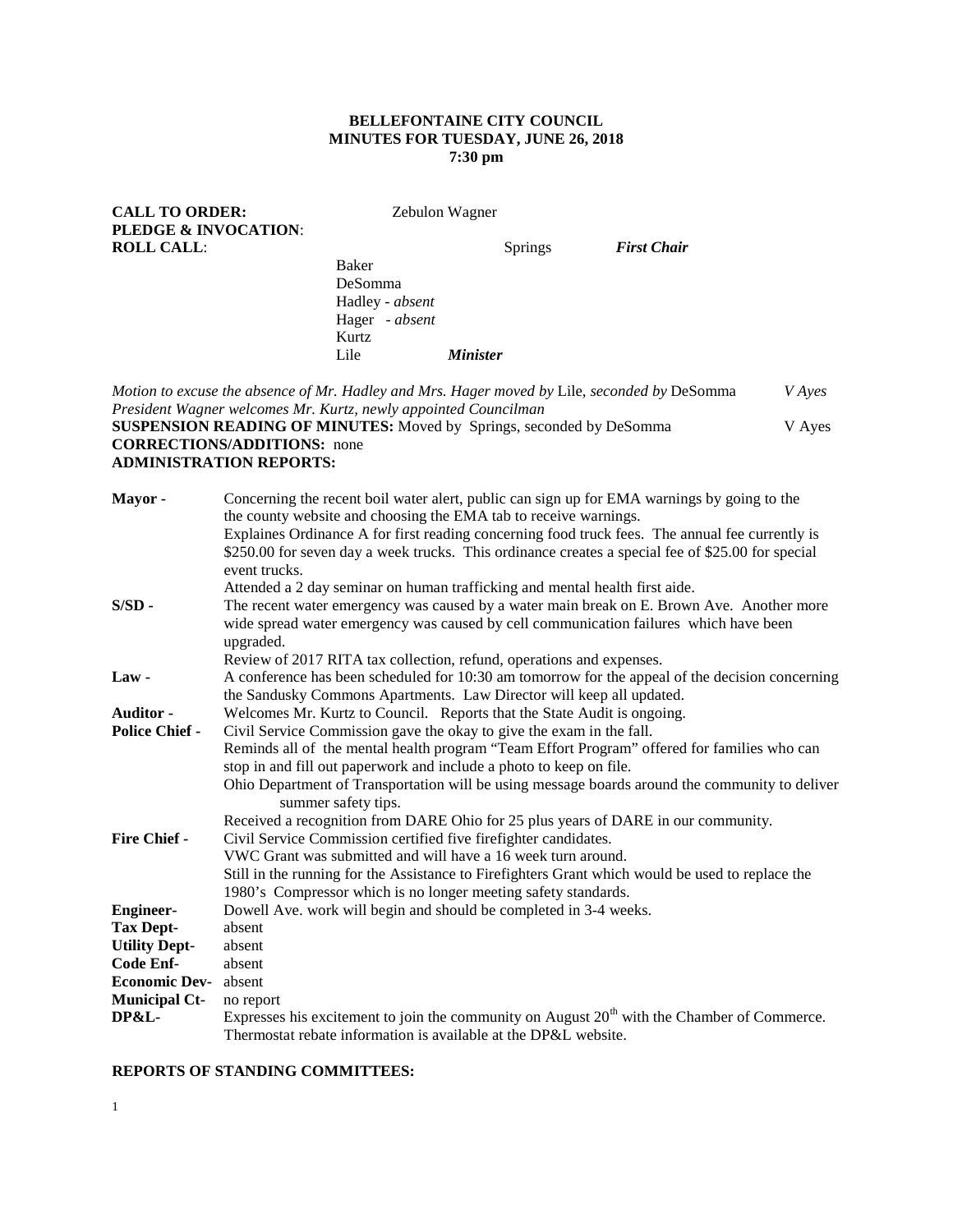| <b>Rules</b> -     | Explained ordinances on the agenda                                                                                    |
|--------------------|-----------------------------------------------------------------------------------------------------------------------|
| <b>Finance -</b>   | Explained ordinances on the agenda                                                                                    |
| <b>Utilities -</b> | Committee met on June $13th$ to discuss expiration of refuse contract. Another meeting will be                        |
| held               | in July, date to be announced.                                                                                        |
| Safety -           | no report                                                                                                             |
| Streets -          | no report                                                                                                             |
|                    | <b>Sidewalks, Curbs &amp; Parks</b> – Committee met lastTuesday to discuss trees and sidewalks around the courthouse. |
|                    | Assures citizens that the sidewalks and trees will remain as they are.                                                |
|                    | trees and sidewalks will remain as they                                                                               |
| Audit $-$          | no report                                                                                                             |

### **COMMUNICATIONS FROM CITIZENS:**

### **INTRODUCTION OF ORDINANCES:**

### **1. ORDINANCES FOR 1ST READING**

18-46 A. AN ORDINANCE AMENDING CHAPTER 719 OF THE CODIFIED ORDINANCES OF THE CITY OF BELLEFONTAINE, OHIO PROVIDING FOR SPECIAL EVENT LICENSES AND DECLARING AN EMERGENCY IN THE CITY OF BELLEFONTAINE, OHIO. **RULES**

| 3RR-      | Moved by Lile, seconded by DeSomma | V Ayes |
|-----------|------------------------------------|--------|
| Passage-  |                                    |        |
| Adoption- |                                    |        |

*Motion to waive the 48 Hour Notification Suspension Rule moved by* Baker, *seconded by* DeSomma *V Ayes*

18-47 B. AN ORDINANCE MAKING SUPPLEMENTAL APPROPRIATIONS AND AMENDING THE PERMANENT APPROPRIATIONS ORDINANCE FOR PURPOSES OF GENERAL, CAPITAL IMPROVEMENTS, STORM, POLICE AND FIRE PENSION, AND AMBULANCE AND DECLARING AN EMERGENCY IN THE CITY OF BELLEFONTAINE, OHIO. **FINANCE**

| $3RR-$    | Moved by Baker, seconded by DeSomma | V Aves |
|-----------|-------------------------------------|--------|
| Passage-  |                                     |        |
| Adoption- |                                     |        |

18-48 C. AN ORDINANCE CHANGING THE ZONING CLASSIFICATION OF LOTS 411-415 FROM M-2, GENERAL MANUFACTURING DISTRICT, TO R-2, ONE AND TWO FAMILY RESIDENCE DISTRICT, AMENDING THE ZONING MAP AND DECLARING AN EMERGENCY IN THE CITY OF BELLEFONTAINE, OHIO. **RULES**

| 3RR-      | Moved by Lile, seconded by DeSomma | V Aves |
|-----------|------------------------------------|--------|
| Passage-  |                                    |        |
| Adoption- |                                    |        |
|           |                                    |        |

18-49 D. AN ORDINANCE TO APPROVE, ADOPT AND ENACT THE 2018 REPLACEMENT PAGES TO THE CODIFIED ORDINANCES AND DECLARING AN EMERGENCY. **RULES**

| 3RR-     | Moved by Lile, seconded by DeSomma | V Ayes |
|----------|------------------------------------|--------|
| Passage- |                                    |        |